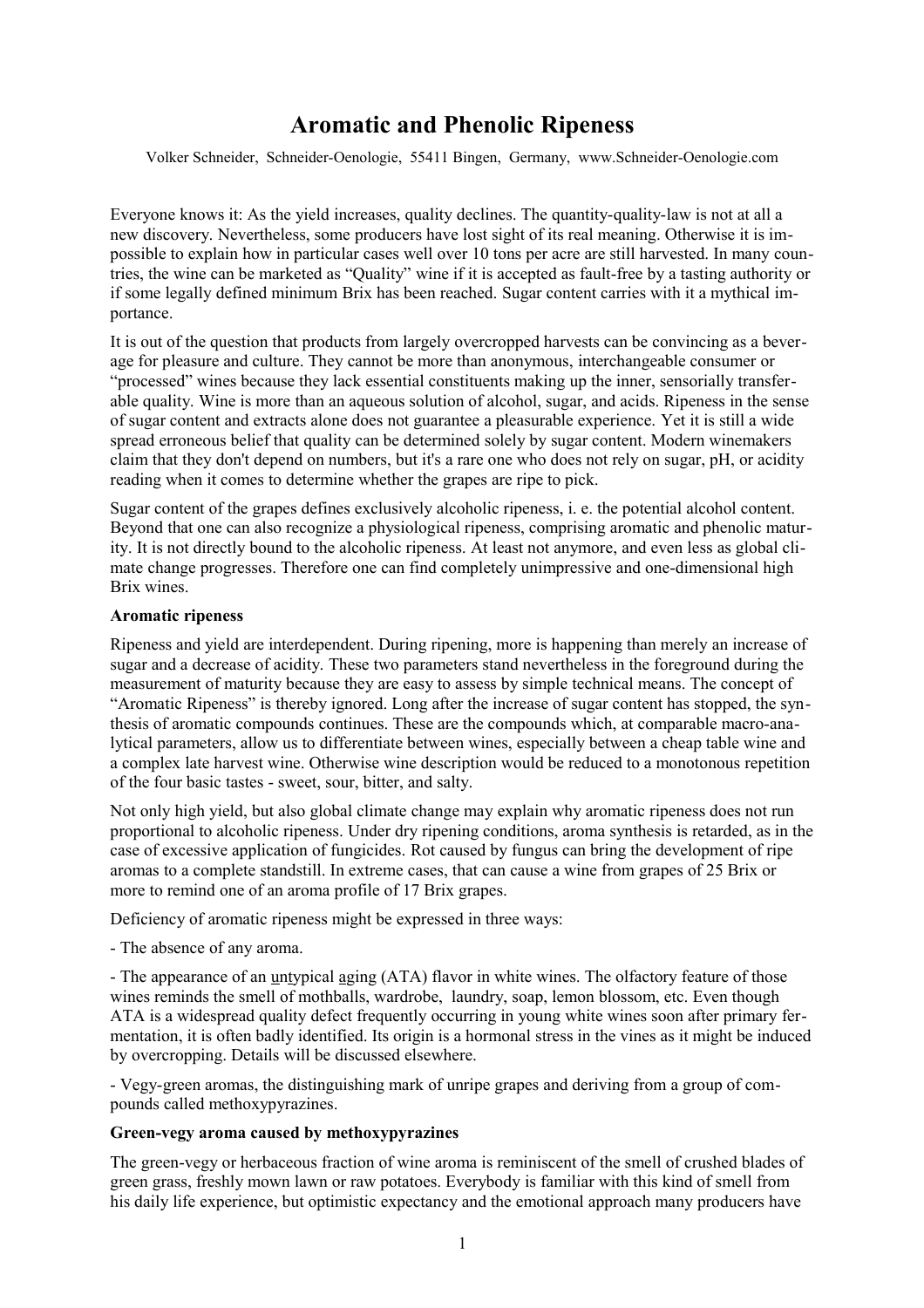to their own wines prevent them from expecting, searching, or identifying it in them. It can be so intensive that it eventually dominates overall aroma in a way that one cannot recognize any more the desired, pleasurable aroma attributes like ripe fruits, flowers, or minerals. Beside the smell, mouth feel and texture are also adversely affected by sensory synergisms. The acidity seems more than the wine actually has. The tannin of red wines appears harsher and more astringent.

By many wine growers around the world, the aroma pattern of that kind is not identified as what it really is, but confounded with common aroma defects of oenological origin which might be removed by some dubious fining procedure. Nevertheless, it has to be stated that an herbaceous aroma reminiscent of green grass represents a deficient aromatic ripeness which cannot be corrected for by any technical means.

Earliest research upon the occurrence of green-vegy flavor explained its origin in higher aldehydes of the C6-series like hexanal and hexen-2-al which are produced, respectively, by enzymatic oxidation of linoleic and linolenic acid during grape processing. In the meantime, there is evidence that the sensory impact of these molecules is insignificant compared with that of methoxypyrazines. The latter ones are constituents of all green tissues including those of the grapes. They are extracted during vinification and dissolved in the wine where they generally occur in traces of a few 10 ng/L. The most important representatives of this group of compounds are 3-isopropyl-2-methoxypyrazine, 3-butyl-2-methoxypyrazine, and 3-isobutyl-2-methoxypyrazine. The latter one is more abundant in quantity, while the first one reveals highest smell intensity (17).

Methoxyparazines are the primary cause of the green-vegy aroma flavor of unripe wines. In some cultivars like Sauvignon Blanc, Cabernet Sauvignon, Cabernet Franc, and probably Dornfelder too, they participate in varietal flavor so far as their concentration does not exceed a certain limit and their contribution to total aroma is in balance with other aromatic compounds (1). If there is not such a balance, methoxypyrazines dominate the flavor by their green-vegy characteristics.

Methoxypyrazines are stored in the grapes before veraison, and their synthesis is accelerated under humid growing conditions. After crossing a concentration peak, they decrease continuously during ripening. This decrease is to be explained by the impact of sunlight and correlates with the breakdown of malic acid. All viticultural factors contributing directly or indirectly to a better exposure of the grapes to sunlight, including leaf removal, accelerate this decrease. Regardless of the photo-degradation induced by sun exposure, high temperatures during ripening act in the same way. High yield and humid climate act inversely. Leaf removal and cluster thinning are more effective means for decreasing methoxypyrazines than a low number of buds during pruning. Fungi attack of unripe grapes yields higher concentrations not only because it compels early harvest, but also by promoting their extraction from the prematurely destroyed skin tissue (3, 13).

Skins, seeds, and stems contain more methoxypyrazines than the respective juice fraction. They are highly soluble and easily carried over from grapes into the wine. During grape processing, they reach their maximum concentration in the liquid phase after one day of skin contact. However, the presence of leaves and stems during skin contact of red grapes can contribute to further enhancement. In white wine vinification, harsh mechanical grape processing like excessive pumping and pressing gives rise to another enhancement, while removal of the last pressings may lower the concentration (13). In juices just pressed, a certain amount of the methoxypyrazines is bound to solids. Thus, a proper juice clarification may contribute to a further decrease (3). However, none of these treatments is able to avoid the appearance of a green-vegy flavor if this is an intrinsic feature of fruit quality.

Chemically, methoxypyrazines are quite stable molecules and resistant against changes of the redox balance of wine. Thus, the common wine treatments related to oxidation or reduction during vinification, stabilization, and aging hardly affect their concentration. However, there seems to be a slow binding to tannins in red wine when these are undergoing polymerization under semi-oxidative conditions like those occurring during micro-oxygenation. The lack of any reactions with absorbing materials is responsible for their stability against fining agents and filtration media. Their most important reaction is their photo-degradation mentioned above, i.e. their breakdown under the influence of light. This reaction may occur in the bottle, too. Wines bottled in white glass are undergoing a slow decrease of their green-vegy character, while those bottled in colored glass preserve it from decay. Current storage conditions in the dark do not allow for any decline of the herbaceous flavor.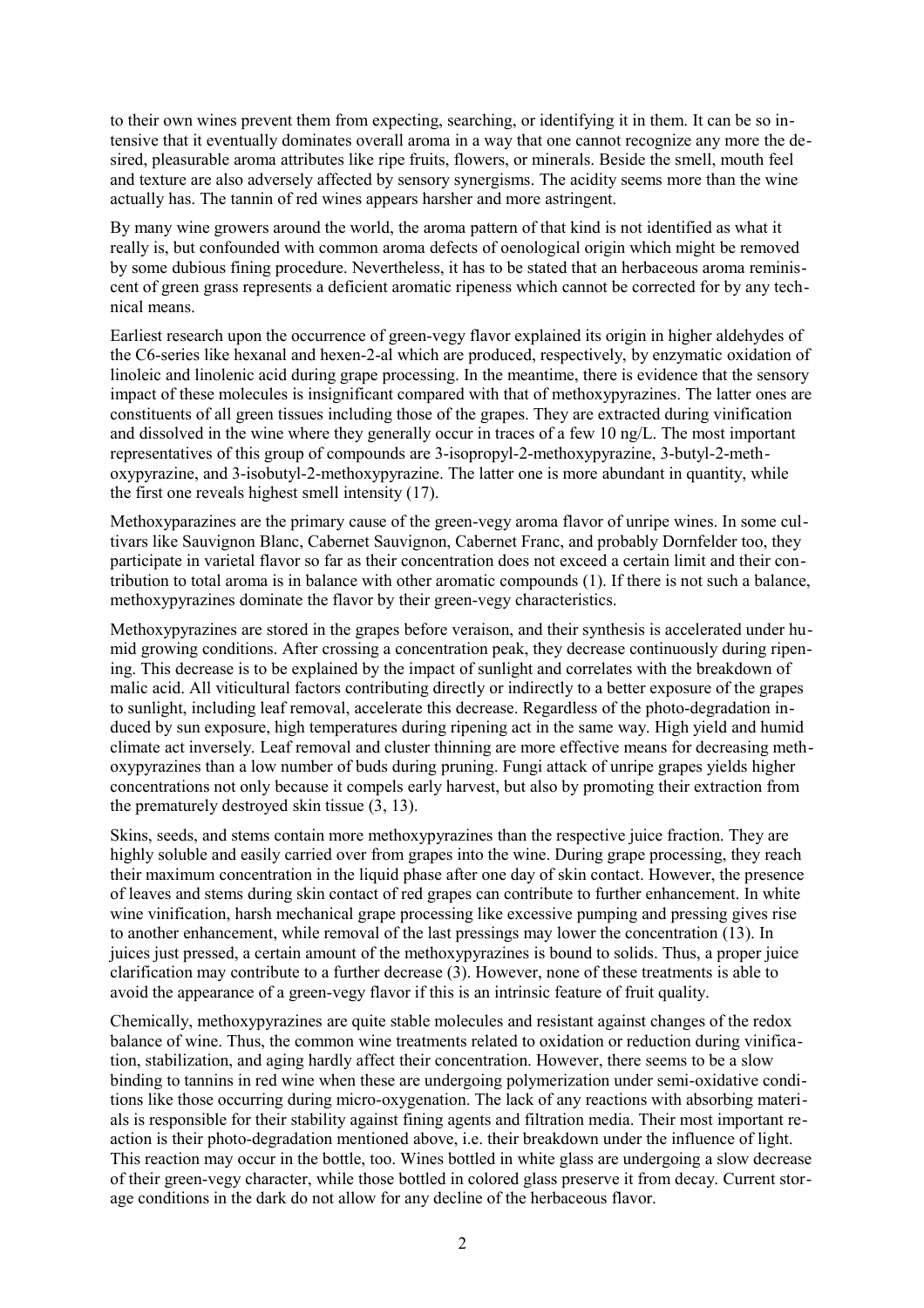Due to the solubility and chemical stability of methoxypyrazines, enological means of reducing their content are more than limited. Therefore, the specific viticultural tools for lowering their amount during grape ripening are of considerable importance (3).



*Overcropped vineyard*

# **Short-lived fermentation aromas**

Clearly, different factors play a part in the formation of the total aromas perceived in wine. During alcoholic fermentation, the yeast produces a large array of volatile secondary metabolites acting as aroma compounds and used technically to complement the grape-derived aromatics. Having this background in mind, the winery supply industry proposes a large number of active dry yeast strains aiming to drive the sensory profile of the wine in one or another direction. As an alternative, some winemakers utilize spontaneous fermentation in order to impart more complexity and flavor individuality to their wines.

For the synthesis of aroma, the yeast uses suitable precursors available in the juice, essentially assimilable nitrogen (14). However, juices obtained from unripe grapes lack nitrogen. Correspondingly, the sensory result is modest. Unripe wines remain unripe.

All aroma compounds which are produced through and during alcoholic fermentation have a relative short live span. Because of their volatility, they evaporate, if in the course of stressful wine handling the wine is moved too frequently, racked in one form or another, or exposed to a static or turbulent liquid surface (19). Beyond that, they decompose solely through the effects of oxidation and acidic hydrolysis at wine pH. The breakdown is accelerated significantly by heat (8). That is the typical problem of warm cellars and bottle storage areas. If, from an identical juice, wines are produced with different aroma profiles by means of different fermentation procedures and yeast strains, these differences can only be observed while the wine is young, namely when the sensory effects of fermentation measures are most often evaluated (18). During storage, the differences between the lots tend to disappear. After approximately one to two years, and with improper wine handling or storage significantly faster, hardly any differences can be discerned. The aroma at the end of this stage which is still per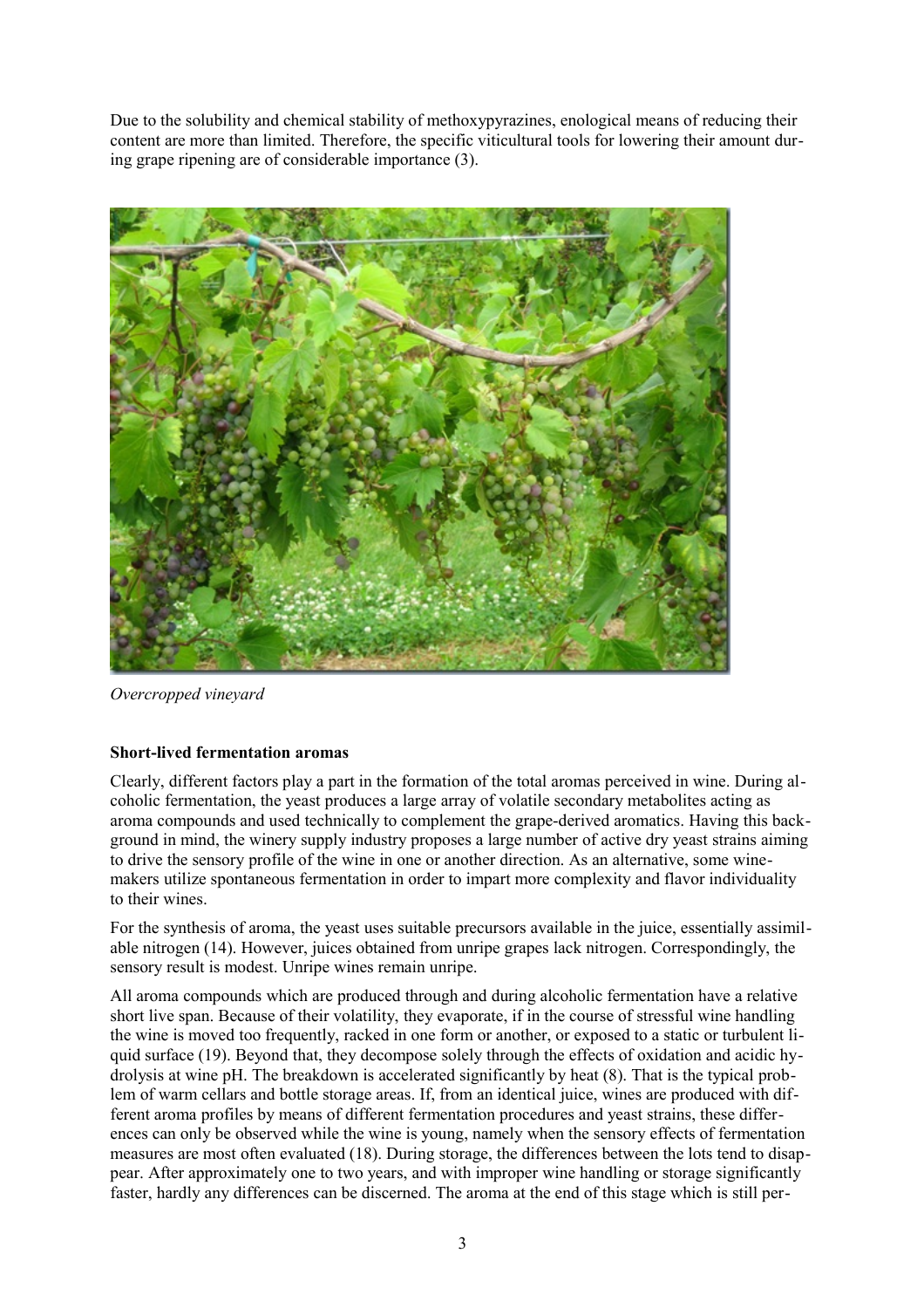ceptible results overwhelmingly from the grape-derived aroma compounds. In the case of an unripe harvest, green aromas remain if they are not masked by some kind of aging flavor. If grapes from an excessive yield are used, no aroma remains at all with that of ATA as the only possible exception. Without any doubt, aromas derived from yeast metabolism are short-lived and can in young wines simulate a quality which the wine does not retain for long (18). By contrast, primary aromas arising from the grapes are much more stable over time. They vary according to the cultivar. The aroma potential of the grapes takes a decisive importance.

# **Analytical evaluation of aromatic ripeness**

Since Brix as the sole quality criterion has become unsatisfactory and obsolete, there has been no lack of thought to replace the measurement of sugar content by a direct determination of aroma potential (21). In particular Australian research groups have distinguished themselves in this field of research. One analytical approach led to the determination of the so-called glycosyl-glucose content in grapes (20). The starting point of this consideration is that the primary aroma constituents contained in grapes and juice belongs to various groups of chemical compounds. In part they are yet unknown and cannot, because of their diversity, be embraced in one single measurement. Thus, an analytical breakdown followed by simple addition of their individual concentrations is not feasible for determining aromatic maturity.

In addition, the volatile aroma constituents in grapes are present to only a limited extent in the free form which is directly accessible to the sense of smell. The far greater proportion is bound as glycosides to sugars and sensorially neutral. After crushing the grapes and during storage of the wine, the sugar is split and the glycosidically bound aroma compounds are set free, whereby they become sensorially active. The splitting of the glycosides is promoted by the low pH of wine or catalyzed enzymatically. Heat accelerates the reaction as well as enzymes derived from yeast or added in winemaking practice as commercially available aroma enhancing enzymes (2, 6).

The sugars to which the grape-derived aroma compounds are bound can be of various types; nevertheless one molecule of glucose is required per molecule of aroma precursor. In contrast to the heterogeneous mixture of aroma compounds, this glucose is easily measured. The assumption is that it is completely split from the glycosides. Thereby one obtains the glycosyl-glucose. Its amount is proportional to the bound aroma compounds, i.e. the potential primary aroma able to be set free during the winemaking process. The technical procedure for measuring comprises the isolation of the aroma glycosides from a juice sample, its acidic hydrolysis by heat, and the measurement of the freed glucose. This glycosyl-glucose (in mg/L) is the quality index looked for.

Investigations in various countries have shown that the glycosyl-glucose has a tendency to increase with the degree of ripeness and to decline with increasing crop load. In some way and in most cultivars, it is correlated with the aroma intensity of the wine. The disadvantage of this technique is that only the bound and therefore sensorially inactive precursors of grape-derived aromas are measured, while the aromas already present in the free form and capable of being smelled are ignored. Furthermore, the use of this measurement implies that the totality of bound aroma compounds actually become unbound from sugar and sensorially active during the winemaking process. In practice, this reaction commences from the time of crushing the grapes. However, one question remains: How much of the aroma potential measured as glycosyl-glucose actually is converted into sensorially active aroma compounds?

This consideration encouraged the development of another method of determining the aromatic ripeness. Proceeding from the fact that the primary aromas of most grape varieties consist overwhelmingly of terpenes, these are distilled off and quantified in the distillate by means of a colorimetric reaction. One thereby gets the free terpenes which are directly accessible to the smell. After acidification of the sample, the glycosidically bound terpenols are freed and captured through a second distillation. Both fractions – free and bound terpenes – are expressed in mg/L of a reference terpene, for example linalool (7). In some grape varieties like those belonging to the Muscat family, there is a very close correlation between terpene concentration and aroma intensity, while in other ones characterized by nonterpene aromatics like Sauvignon blanc, there is no correlation at all.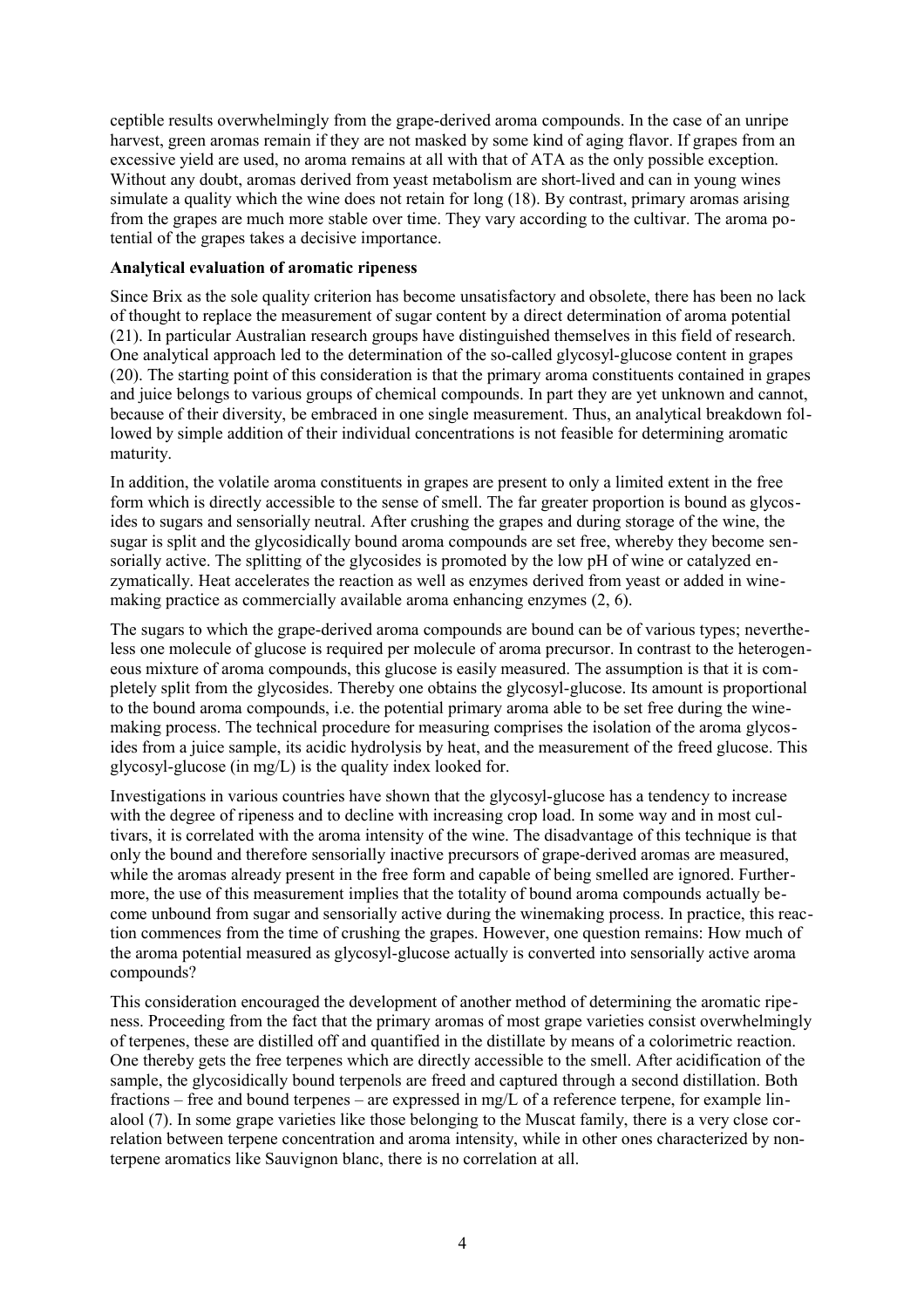# **Phenolic ripeness**

Beyond aromatic ripeness, phenolic maturity enters as a further parameter in the quality of red grapes. Phenols are the building units of all tannins and colored pigments. The grapes must contain them in sufficient quantity and quality if one wants to produce a serious red wine. There are analytical approaches for determining the extractable phenolic potential (4, 5, 10, 12, 16). Unfortunately, their practical use is yet limited because results of the various methods are difficult to compare.

Grapes which are phenolically unripe contain high amounts of extractable, strongly astringent tannin in their seeds. As ripeness progresses, the extraction of less aggressive tannins from the skins increases (11, 15). Small tannin molecules of a low degree of polymerization, like those obtained from unripe grapes or too short a skin contact time, taste nervous and sour, even at low total acidity and high pH. Differences in phenolic ripeness explain why the tannin from unripe grapes can simulate up to 1.5  $g/L$ total acidity while ripe tannin can impart a lightly sweet taste.

Tannins form complexes with colloids of a non-phenolic nature, in particular polysaccharides and proteins. Depending on the kind and concentration of the proteins and polysaccharides, the same tannin molecules can be sensorially perceived as "good" or "bad" tannin. Complexation with acidic polysaccharides increases their astringency. Neutral polysaccharides like mannoproteins diminish their astringency  $(9)$ .

A part of the tannins complexes with colloids is extracted from the grape skins. Such tannins associated to proteins or polysaccharides taste softer as the phenolic ripeness of the grapes advances. They impart to the red wine mouthfeel and weight. In contrast, the tannins from the seeds show a lower degree of polymerization without colloidal complexation. They are highly astringent, explaining thus why some red wine maceration processes use seed removal. Unripe tannins can only partially be improved during aging with the oenological tools of tannin management.

# **Sensory evaluation of physiological ripeness**

For the evaluation of ripeness, Brix is losing its significance, while the practical application of analytical assessments of aromatic and phenolic maturity is narrowly limited. Most often, the size too small of grape lots precludes the routine use of these expensive procedures. Therefore, the sensory evaluation (16) of physiological ripeness is of increasing importance. Such an evaluation uses the human senses of touch, taste, and sight. It includes:

- The visual assessment of the grape quality: Lightly transparent, yellowish-green colored skins with golden shades indicate ripeness of white grapes; green skins reveal a lack of maturity. Red grapes should release color from the skin when rubbed between the fingers. When perfect ripeness is reached, the berries can be easily removed from the stalks. A brown, wooden stem tissue of red grapes points out a perfect phenolic ripeness.



*Unripe grapes*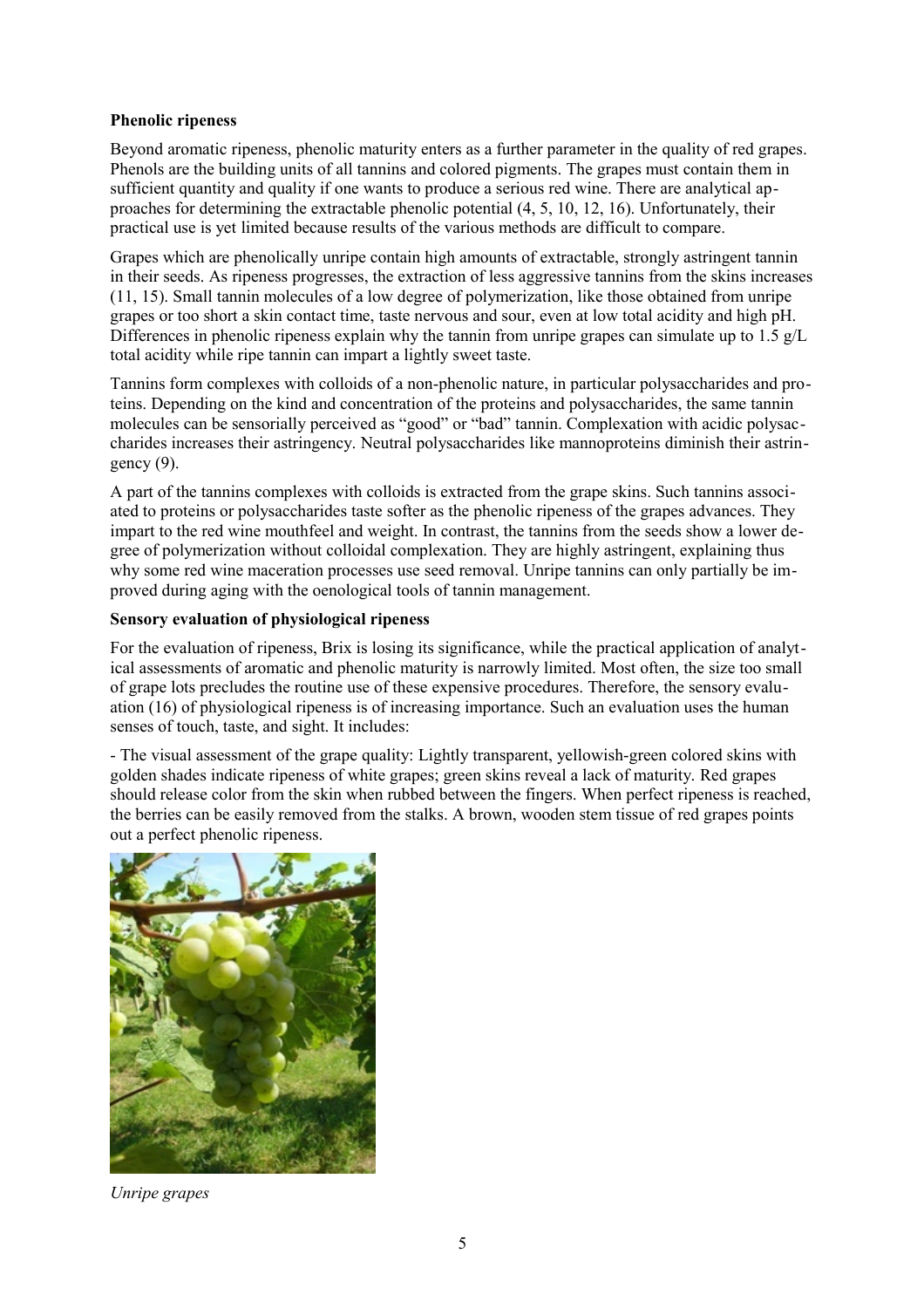

*Ripe grapes*

- Squeezing the berries: Ripe berries remain deformed after mild squeezing with the fingers, but unripe berries are elastic and turn back to their initial form. When the berries are crushed completely, brown and hard seeds are easy to detach from the juice pulp if the grapes are ripe. In premature fruit, the seeds are green, soft, or mealy; they have a bitter flavor and adhere to a gelatinous pulp.

- Smelling and chewing the berries: It is easy to distinguish unripe berries from ripe ones only by smell. To be ripe, the pulp should be free of herbaceous notes and viscosity. Gelatinous adherence of the pulp to the skin or seeds goes along with a lack of maturity. The skins should be crumbling after chewing and not tough.

Representative fruit sampling is crucial to overcome the variability of ripeness within a vineyard block. It requires selecting berries from many different clusters and from a different part of the cluster each time as one walks through one or two rows. Generally, more than one evaluation will need to be performed in each vineyard. The proceeding seems tedious at the first glance, but it is efficient when it comes to avoid picking unripe grapes.

# **Concentration cannot replace ripeness**

Since the implementation of must concentration devices, hope has been nourished in some segments of the wine industry that by means of this technology, unripe and thin wines obtained from overcropping can be converted to ripe and mouthfilling products. This hope has not been fulfilled. Wines disadvantaged by lack of ripeness and overcropping offer not only a shortage of sensorially positive flavor compounds, but also components of unripeness. Through concentration all components are concentrated in the proportion they are provided at by the grapes. Therefore, ripe musts can be improved with concentration while in the unripe ones; the green-vegy flavor is concentrated.

These quite obvious results prove that any quality deficiency of the grapes cannot be overcome by enological means in the cellar. Basically, quality can only be produced in the vineyard. In the cellar it can at best be preserved. What the wine does not have cannot be brought to it by fining, filtration, or any other treatment. In some circles, however, the mistaken belief still rules that bad wine can be made better through excessive cellar equipment or the treatment with diverse fining agents or additives in various packages and brands. Most of them are unnecessary or even counterproductive, even though they are strongly supported by diverse commercial interests. In extreme cases, the wine is processed to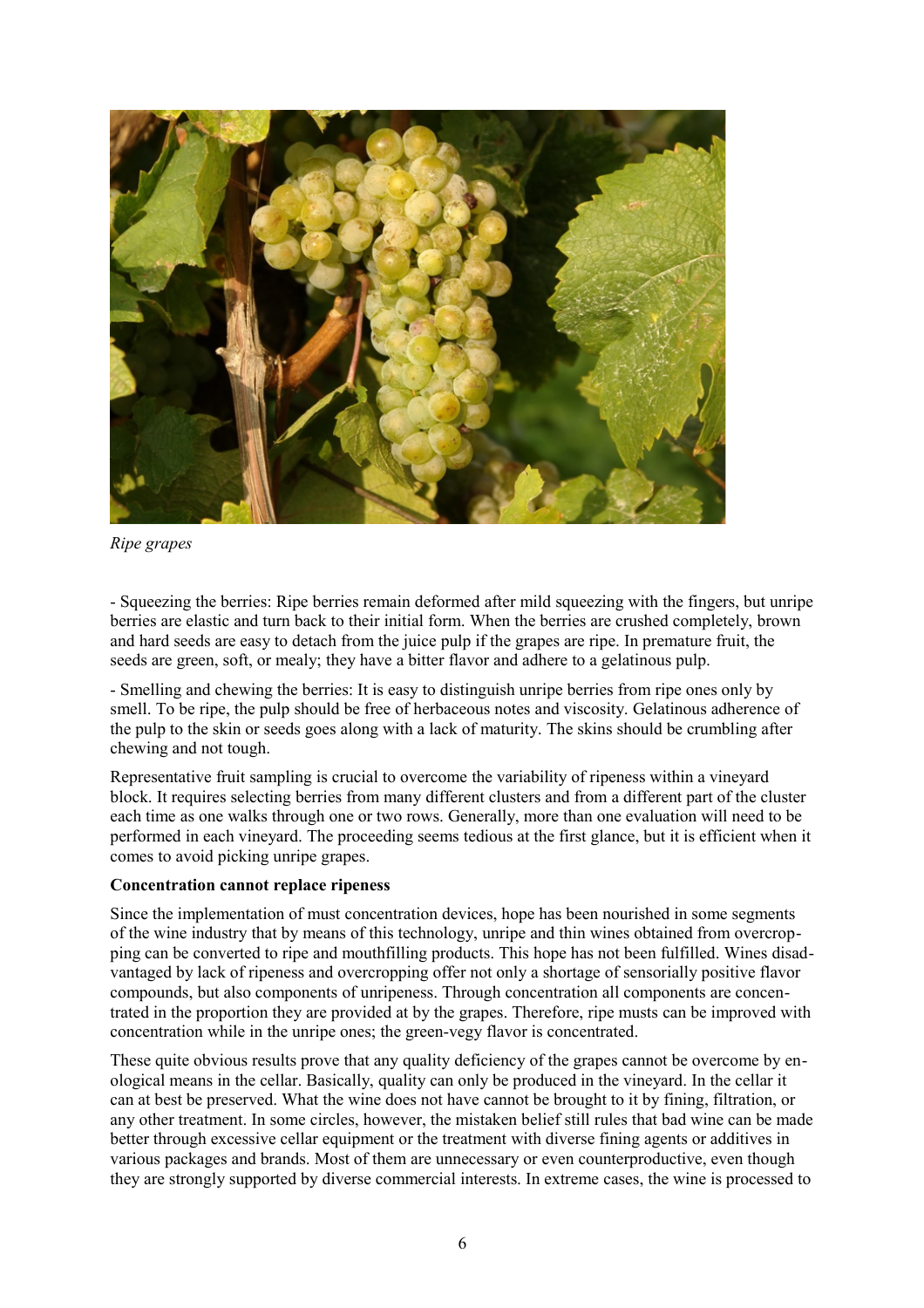death and fined to emptiness. Wines obtained from unripe grapes do not require enology, nor do they offer any scope for its application. In the best case a limiting of the damage is possible.

#### **Summary**

Sugar content of grapes is an unreliable parameter to predict grape and wine quality. Under conditions of progressing global climate change, extreme climates, overcropping, and harvest of premature fruit, the correlation between Brix and overall quality lacks any practical significance. Alternatively, the concept of physiological maturity, including aromatic and phenolic ripeness, is presented. Analytical and sensory means of their assessment in grape samples are discussed. Deficiencies in physiological ripeness cannot be corrected for by enological tools.

### **Literature**

**1.** Allen M.S., Lacey M.J. (1993): Methoxypyrazine grape flavour: influence of climate, cultirar and viticulture. Vitic. Enol. Sci., 48, 211-213.

**2.** Bayonove C. et al. (1992) : Augmentation des arômes dans le vin et utilisation d'enzymes. Revue des Œnologues, No. 64, 15-18.

**3.** Bogart K., Bisson L. (2006): Persistence of vegetal characters in winegrapes and wine. www.practicalwinery. com/marapr06p13.htm

**4.** Cayla. L., Cottereau P., Renard R. (2002) : Estimation de la maturité phénolique des raisins rouges par la méthode I.T.V. standard. Revue Fr. d'Œnologie, No. 193, 10-16.

**5.** Celotti E., Ferrarini R., della Vedova T., Martinaud S. (2007) : The use of reflectance for monitoring phenolic maturity curves in red grapes. Intal. J. Food Sciences, 19, 101-110.

**6.** Delfini C., Cocito C., Bonino M. (1993): Mécanismes biochimiques et moléculaires chez Saccharomyces cerevisiae impliqués dans la formation de quelques composés volatils dans les vins. J. Int. Sci. Vigne Vin, 33, 3, 195-211.

**7.** Dimitriadis E., Williams P. (1984): The development and use of a rapid analytical technique for estimation of free and potentially volatile monoterpene flavorants in of grapes. Am. J. Enol. Vitic., 35, 2, 66-71.

**8.** Garofolo A., Piracci A. (1994): Évolution des esters des acides gras pendant la conservation des vins. Constantes d'équilibre et énergies d'activation. Bull. de l'OIV, 67, 225-245.

**9.** Glories Y., Saucier C. (2000): Tannin evolution from grape to wine. Effects on wine taste. In: Proceedings ASEV 50th Anniversay Annual Meeting, Seattle 2000.

**10.** Gunata Z. et al. (1987): Détermination de la qualité de la vendange par sa richesse en composés phénoliques. Revue Fr. d'Œnologie, No. 107, 7-13.

**11.** Harbertson J.F., Kennedy J.A., Adam D.O. (2002) : Tannin in skins and seeds of Cabernet Sauvignon, Syrah, and Pinot noir berries during ripening. Am. J. Enol. Vitic., 53, 54-59.

**12.** Jensen J. et al. (2007): Rapid extraction of polyphneols from grape seeds. Am. J. Enol. Vitic., 58, 451-461.

**13.** Kotseridis Y. et al. (1999) : Effects of selected viticultural and enological factors on levels of 2-methoxy-3 isobutylpyrazine. J. Int. Sci. Vigne Vin, 33, 1, 19-23.

**14.** Rapp, A., Versini G. (1991) : Influence of nitrogen compounds in grapes on aroma compounds of wines. Proceedings Int. Symposium on Nitrogen in Grapes and Wines (ASEV, ed.), Seattle 1991, 156-163.

**15.** Ribéreau-Gayon P., Milhé J.-C. (1970): Recherches technologiques sur les composés phénoliques du vin rouge. I. Influence des différentes parties de la grappe. Conn. Vigne Vin, 4, 63-64.

**16.** Rousseau Y., Delteil D. (2000) : Présentation d'une méthode d'analyse sensorielle des raisins. Principe, méthode et grille d'interprétation. Revue Fr. d'Œnologie, No. 183, 10-13.

**17.** Sala C. et al. (2006) : Factors affecting the presence of 3-alkyl-2-methoxyparazines in grapes and wines. A review. [www.tesisenxarxa.net/TESIS\\_URV/AVAILABLE/TDX-0626106-110827//15-PaperC2.pdf](http://www.tesisenxarxa.net/TESIS_URV/AVAILABLE/TDX-0626106-110827//15-PaperC2.pdf)

**18.** Schneider V. (2004): Aromaprofile durch Hefen. Das Deutsche Weinmagazin, No. 16/17, 2ß-22.

**19.** Schneider, V. (2005): Qualität durch Minimalbehandlung bei hochwertigen Weißweinen. Der Winzer, No 10, 6-11.